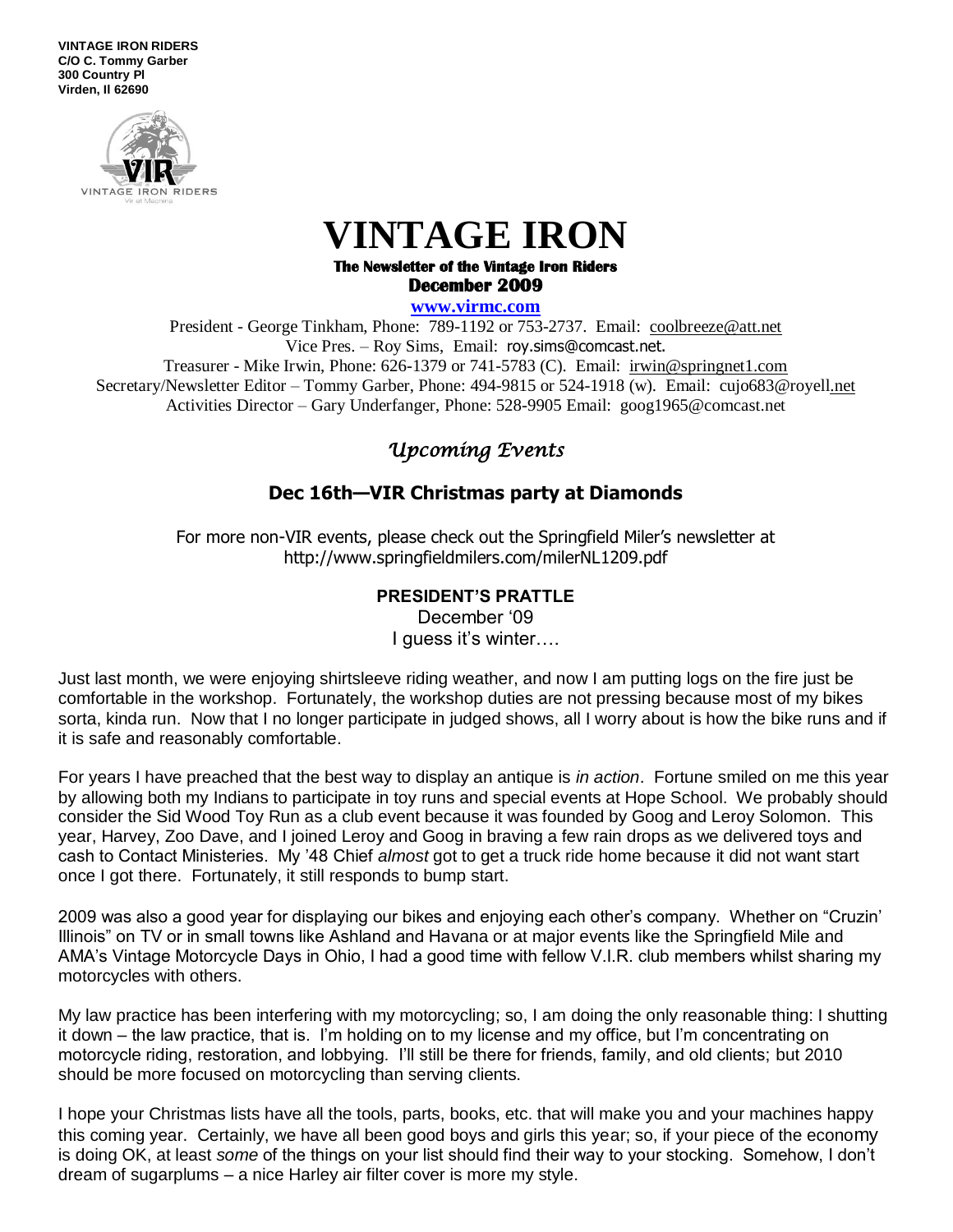Well, enough of my rambling. It is time (2 AM) to lock up my office and to head home. I hope this finds you well and I hope to see you at the club party on the  $16<sup>th</sup>$ . Whatever else you do, please have a Merry Christmas!

George Tinkham

"

### **"Vintage Visdom"** *"You have enemies? Good. That means you've stuck up for something, sometime in your life." Winston Churchill*

#### **MINUTES OF MEETING Vintage Iron Riders Comedy Club Nov 18, 2009**

Meeting called to order at 7:01PM by President Tinkham.

The club acknowledged a respect and love of our country by participating in the Pledge of Allegiance.

#### **Goog advised:**

VIR gear that was ordered has not been delivered.

The Toy run would occur on Nov 29, 2009.

The VIR Christmas party will be held on Dec 16, 2009, at Diamonds.

Announced that because of personal commitments, he will resign as the Activities Director.

#### **Mike Irwin:**

Reported the club had \$3584.86 in club funds.

Thanked Carol for her kind assistance in the production of the VIR calendar.

#### **New Business**

New member applicant Grant Sims received an affirmative vote from club members.

Former and returning member Chris Karkut was also affirmed as club member.

George has acquired a new bike trailer. Members are advised their use thereof is welcome. George Emory is going to raffle a "Pan Head."

Mario advises he has a building worthy of consideration for the VIR museum.

Long time member Bob Tapscott will become the Activities Director as of Jan 2010.

Motion made and seconded to adjourn. Meeting adjourned at 7:36 P.M.

Tommy Garber, Secretary/Editor

# **VIR Activities Report Dec 2009**

Christmas Party on Dec. 16th at 6:30pm at Diamonds cafe in the Town & Country Shopping Center.

VIR apparel is ready and will be available at the Christmas party.

I would like to thank everyone for their help & support this past year. I hope everyone has a happy and joyous Christmas and New Year. I will be looking forward to be working with Bob next year on Events.

See all of you at the Christmas Party. Goog.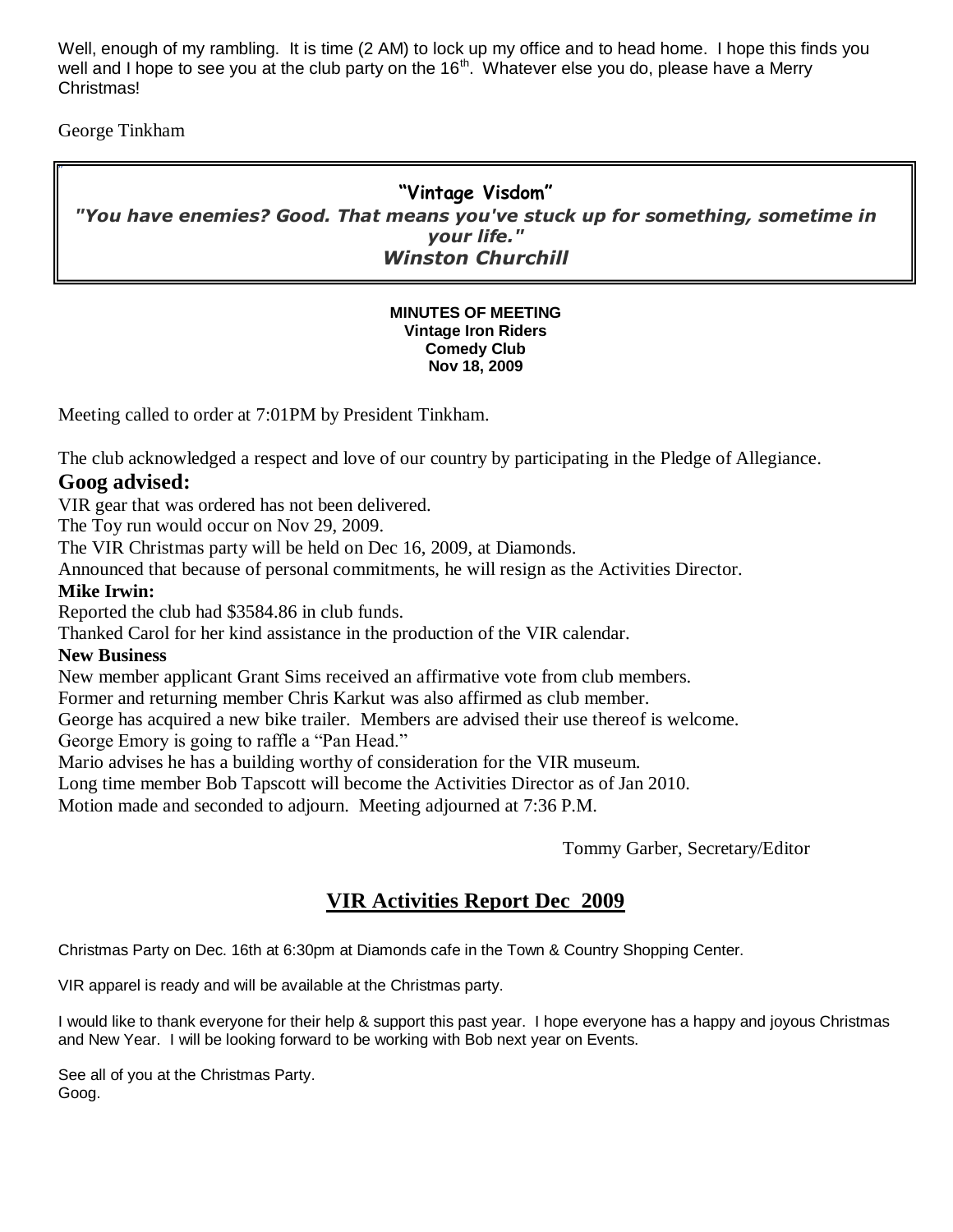

*Tall Tales*

First allow me to wish all members of this fine club, the very Merriest of Christmas.

And now we await the apparition of that "jolly old elf." Well I am anyway. I do not know the magic that will allow the delivery of that new Ducati down my chimney, but as I have been a pretty good guy this year and my letter to you know who was in the mail early, my fingers are crossed. I know our St. Nick is for real you see… I see the spirit of quality and goodness in each VIR member at each monthly meeting and every event.

Hope you have opportunity to see all friends and family and the best of life and health to you…

Now back to my "Tall Tales." I initially proposed this portion of the newsletter to learn a bit more about our members and hopefully, their "tall tales." I think the entries we have had this far have been great and just what I hoped to hear from members about events, issues and personal experiences with motorcycles. All of we iron butt types who have ridden and loved motorcycles as a life style, certainly have something to share.

Here is another great example of what I am looking for and is presented by VIR member, Leroy Soloman.

#### **Fall Ride to Winchester**

By Leroy Solomon

Two riders (Russ Anders and Jim Endres) and I rode to Winchester to meet a fourth rider, Mike Mohr for breakfast. Then we went down Route 100, along the bluffs, headed for Pere Marquette State Park and Grafton, IL.

As we got into tighter turns approaching the Park, we came up to a truck pulling a flatbed trailer hauling an older Mercedes Benz, which was missing its windshield. The first rider was Mike on an older KAW Concourse, then me on a Concourse, then Russ and Jim. Unbeknown to the truck driver, air pressure (we presume) blowing in through the front window caused the rear window to blow out in a million pieces on the trunk and road in front of Mike and me. Multitudes of small glass particles pelted the group. There was nothing we could do but ride through it and hope for the best. Fortunately, no one was hurt.

Full fairings, windshields, helmets and leather coats really helped. I'm glad we all were prepared for any situation – and this was one of them. I'm also very glad Mike's girlfriend, who is a nurse, wasn't on his bike this time. (We didn't tell her about the situation.)

The moral of the story is to be prepared for any situation on the road: weather change, deer, small animals, people on phones, distracted drivers that don't see you on the bike – or just don't care.

With 54 years of riding experience, I consider myself very lucky to have only hit and killed 3 dogs and missed countless deer. WOW!

Leroy